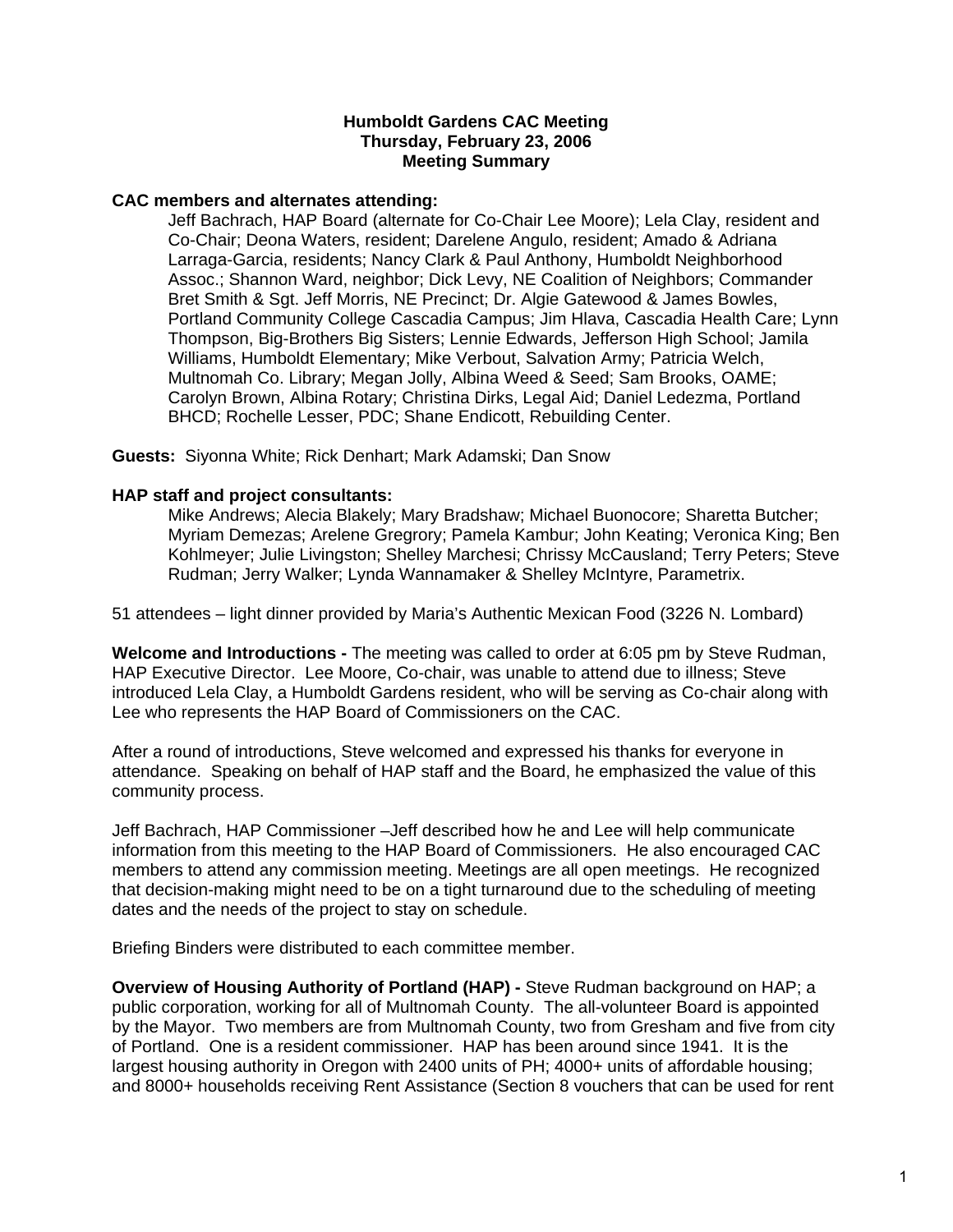in the private marketplace). HAP offers an array of services with partners in the area. Half of our residents are elderly or disabled. The annual report was included in the agenda packet.

HAP's redevelopment of Columbia Villa has resulted in a completely new community called New Columbia, in North Portland Portsmouth neighborhood. Construction is about half done. All rental construction should be done this fall; all homes by the spring of 07. With 80+ acres, it is a much larger redevelopment than is Humboldt Gardens. However, there are a lot of challenges with Humboldt Gardens. For example, the environmental design doesn't lend itself to a lot of safety and security in its existing form. The Housing Authority of Portland is fortunate to be one of only 7 housing authorities in the country to get a HUD Hope VI grant during the last funding cycle.

Staff will strive to schedule discussion of policy recommendations for CAC discussion BEFORE the issue goes to the HAP Board. When possible, a panel of people will be invited to discuss issues and their experiences in the New Columbia redevelopment. CAC meetings have been designed to productive and informative for both participants and the agency.

**Overview of Humboldt Gardens Redevelopment** - Mike Andrews, HAP's project director for Humboldt Gardens, provided the overview using the sections (tabs) of the briefing binder as references.

Overview – On Oct. 28, 2005, HAP received a \$16.8 million grant. Community process didn't end when HAP sent in the grant and received the award. HAP will continue to work more deeply with the community & neighborhood all through this process. Saturday, March  $4<sup>th</sup>$  – the community-based design process will begin and the first workshop will be held. By June, a preferred master plan needs to be selected in order to keep the project on schedule.

Tab 1 – Community Advisory Committee - a comprehensive roster of stakeholders currently exists with the opportunity for additional at-large members. The HAP Board has adopted a "Community Participation Plan" that helps to clarify the role of the CAC based upon lessons learned from the evaluation of the CAC for New Columbia. Changes include a desire to focus information at CAC meetings to one primary topic instead of going over all topics very briefly at each meeting.

Tab 2 – Summary Information – Via the air photo in the binder, staff identified a parking lot at the corner of Alberta and Vancouver that might greatly enhance the development potential for the project. The lot is currently owned by the State of Oregon Department of Administrative Services (DAS) and used by the Department of Human Services to park state vehicles used by employees of the facility across the street. HAP is working with state officials to try to incorporate that lot into the redevelopment.

The current composition of the "Iris Court Cluster" is 87 households occupied out of 101 residential apartments, with another 6 units used for other purposes. When rebuilt, Humboldt Gardens will have 129 new apartments when complete; 100 public housing; 29 affordable housing (available to households making less than 60% of median income).

The number of apartments with larger bedroom sizes at Humboldt Gardens will be higher than those at Iris Court. The expected demographic will be very similar, but there could be more families than now. The average family income for public housing residents at Iris Court in June 2005 was \$6500. Although there will be only be one less public housing unit on-site at Humboldt Gardens, the average income will be somewhat higher when families come back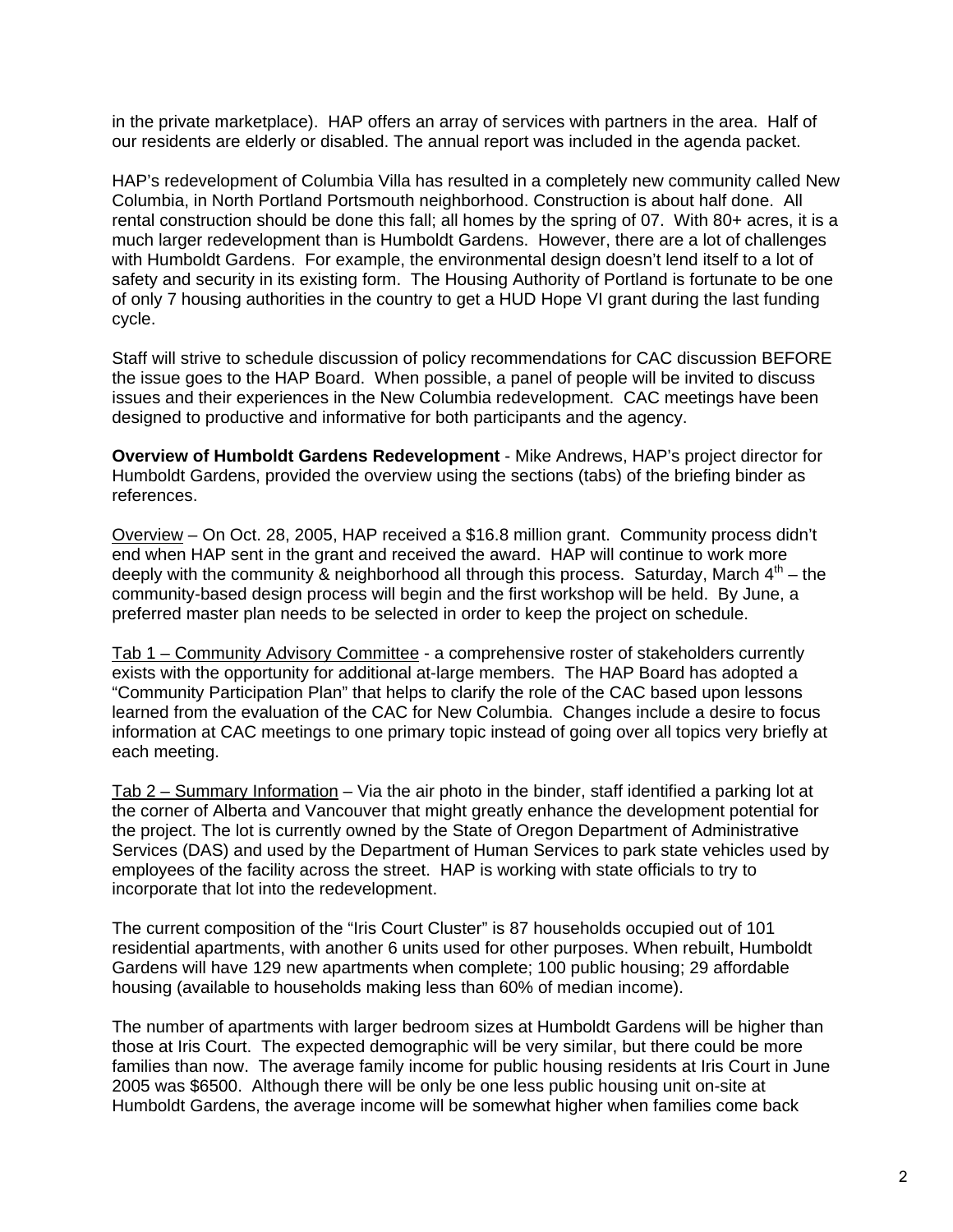because of the 29 affordable housing units that will also be included. (i.e. an additional 29 families at 60% or below the area median income.)

Tab 3 – Relocation - the Relocation staff – John Keating, Chrissy McCausland, and others will help families successfully relocate from Humboldt Gardens. Services and extensive outreach are already underway. Relocation, plus CSS and Occupancy, will be the major theme for next month's CAC meeting.

HAP staff will help current residents find a new place to live, will pay for the move by either a cash lump sum or hire a moving company. Formal relocation will start in June and be complete the Nov. 1<sup>st</sup>

*Committee member question*: How many of the current residents are seniors?

*Response*: 13 seniors, with the oldest around 90. There are 32 families with kids and a number with disabilities. More detailed demographics are in the binder. (*Note*: Humboldt Elementary principal stated she has 18 students from the Iris Cluster currently enrolled).

Tab 4 – Community & Supportive Services (CSS) – The CSS team will work with residents, dealing with employment, housing stability, children, and other issues. CSS is already located on-site and is working with families. They will stay in touch families all along the way. Some families will move back, some will want to stay in their new neighborhood.

*Committee member comment and question:* Community dynamics change when the make-up of the neighborhood changes. How many original families returned to New Columbia?

*Staff response:* Of the approx 215 apartments currently completed and leased, approximately 80 are former Columbia Villa residents. Prior to relocation, approximately 66% stated they thought they would like to come back. This number has slowly declined… with most families saying that they are comfortable in their new neighborhood. The current estimate for returning residents is approx. 45%… still a very high number in comparison to other HOPE VI redevelopments around the country.

*Question:* If kids are relocated to an apartment outside the school district, will they be provided transportation back to Humboldt and Jefferson for new school year?

*Response*: CSS staff includes a school stability specialist who will do outreach prior to relocation to identify the number of kids in schools and any special circumstances that may exist. She will also work to find out if families want kids to go to same school or transition to another district.

Tab 5 – Occupancy and Re-Occupancy – This topic will be covered in more detail next month. The concept of HAP's housing self-sufficiency program was introduced in the HOPE VI grant materials (excerpted in the binder).

Tab 6 - New Property Design – Julie Livingston, who led the design team at New Columbia, is serving in the same capacity for Humboldt Gardens. Although a site plan and design were included in the grant proposal (copies in the binder), HAP promised residents and neighbors that the preliminary design would be revisited if the Hope VI grant application was successful.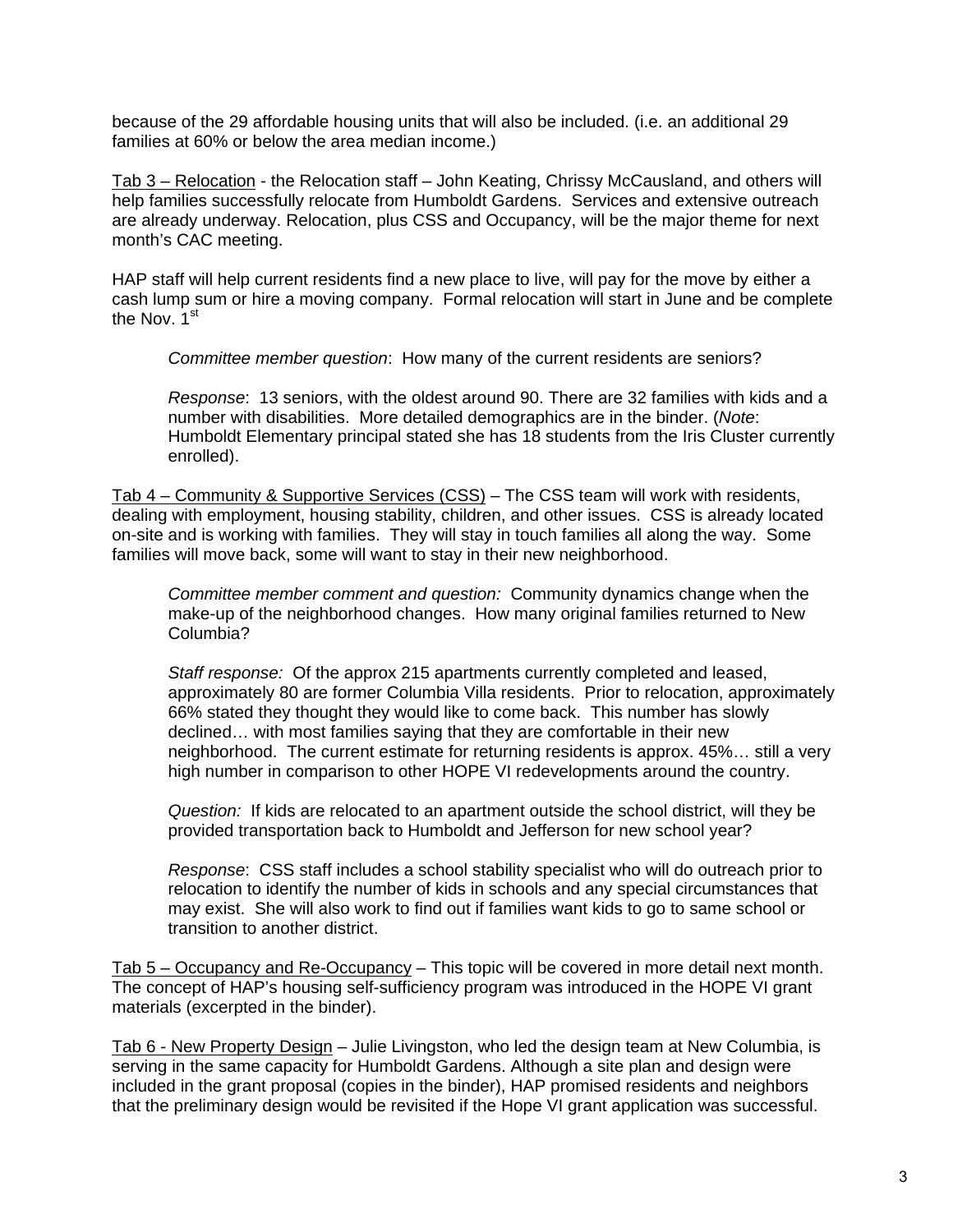The Community Design Workshops provide the forum for this engagement with the design team. Michael Willis Architects have been selected as the lead design firm.

Design workshops will be at the OAME building on N. Vancouver from 9-noon – childcare; coffee, tea service, light morning snack will be provided. These workshops will be the 1<sup>st</sup> Saturday of March through June and  $2^{nd}$  Sat in July. All community members and residents (including CAC members) are encouraged to attend since these are the venue to impact the building design process.

Tab 7 - Environmental Review – This comprehensive process must be completed since federal funds are involved. Humboldt Gardens won't be as profound a change as New Columbia, so the environmental side should be less complicated. Lynda Wannamaker from the consulting firm of Parametrix gave a brief presentation of the topics under consideration and encouraged CAC members to use the input forms at any time.

Due to the federal NEPA (National Environmental Policy Act) regulations, the CAC will help to determine what are the pros and cons of this project, as it is today and as it will be in the future. There are many documents to be produced; the CAC and the general public will give feedback on the findings, both adverse impacts and beneficial impacts.

*Question*: How do we move or go around the "glitches" that the historic preservation group might think important? What if they say you must plant a tree here? Or what if something came over on the "Mayflower" and we can't remove it?

Response: Sumner and Iris are very close to being on the historic registry, but not close enough. There are ways to address these concerns and everyone will be told what can be done to mitigate these issues.

*Question:* What about air quality in the neighborhood?

Response: If a traffic study is required then an air quality study is required. Because the increase in the number of units is so small and falls within plans already adopted, there is not likely to be a traffic study. During the course of construction, there are standard "Best Management" steps that will be written into the documents to help with blowing dirt from the site, etc. A "Conduct of Construction Plan" will be developed between the CMGC and the neighborhood (sample outline in the binder, Tab 8)

*Question*: We've talked about "inside the footprint". What happens "outside the footprint"? Impacts on larger community? For example, PCC had extensive community debate about larger impacts of their construction process.

Response: Overall, HAP wants your input on these topics and specifically, the Environmental Review process needs your comments. Use the comment card in Tab 8 to let staff know what you think. Give that card to any HAP staff person or fax it. All concerns will be listed and addressed during the review process.

Tab 8 – Construction - The CAC will often hear the acronym CMGC – construction manager, general contractor – which is an approach to contracting that will be used on the project. A construction company will be select via a competitive process to build and manage the project. The CMCG will secure the site for safety after families have been relocated. The firm will hire many subcontractors to help achieve economic participation goals. HAP hopes to have the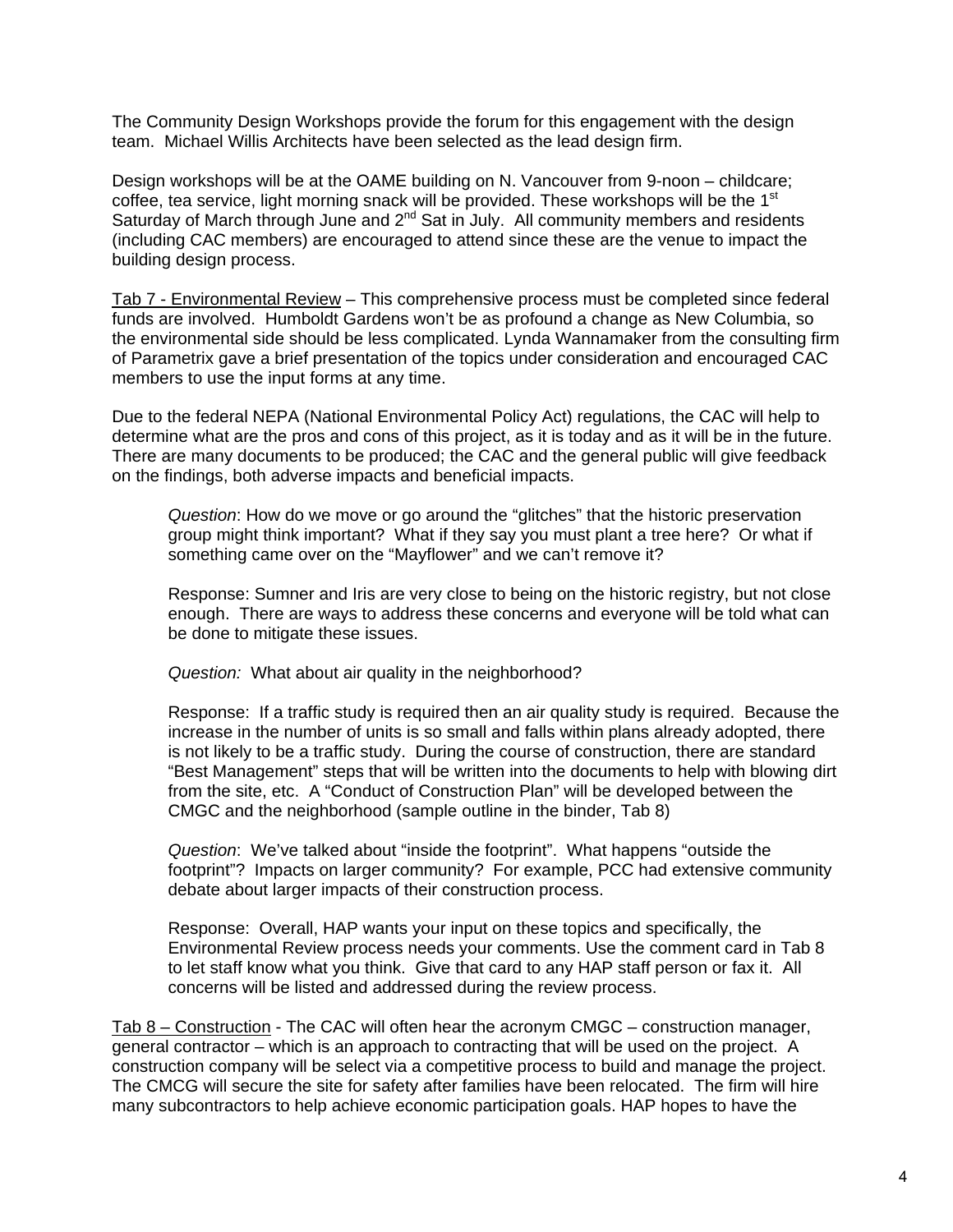CMGC on board in March to help with the design workshops and expects to take a recommendation to the Board next month. Bids are due Feb.  $28<sup>th</sup>$ .

*Committee Member Comment and Question*: The site is surrounded by schools – Jefferson High School, Humboldt Elementary, and Portland Community College is just a few blocks away. Can the project help to bring together teachers to plan project(s) for students to be involved in the start-to-finish project in order for the site to be a "living classroom" for these kids from the neighborhood?

Response: Definitely. Mike Andrews and Steve Rudman agreed that this is a great idea and is something that we can discuss at a future CAC meeting.

Tab 9 – Economic Participation – HAP has set goals such as 20% participation from targeted businesses (Disadvantaged Minority-owned, Women-owned, and Emerging Small Businesses - DMWESB) in both construction and professional services contracting. Economic participation also includes a goal for a diverse workforce utilizing apprentices and HAP's ETAP participants where apprenticeable hours are available.

*Question* – What's an emerging business?

Response – HAP relies on state certification. The State of Oregon Office of Business & Consumer Affairs "certifies" a firm as a minority or women-owned based on income. Emerging means any lower-end income business – not just minority and women-owned 80% of businesses in Oregon can be certified according to statistics.

Tab 10 – Affordable Home Ownership – HAP is in the process of analyzing it's entire portfolio of over 200 "scattered site" rental homes (single family and duplex buildings) to determine how to most cost-effectively utilize these public housing resources. In the HOPE VI grant application, HAP committed to convert 21 of these houses in the nearby neighborhood into homes for sale to buyers at incomes at or below 80% of the area median income. Current renters will be encouraged to pursue a path to home ownership if they are in position to start the GOALs planning process. Home ownership planning will be the primary discussion topic for the April CAC meeting. There will be no homeownership opportunities right in Humboldt Gardens itself, but in the surrounding neighborhood.

HAP staff has already started personal outreach to current residents. They will receive the same moving benefits as Iris Court families (but relocation will not occur for over a year from now.) Half or more of the current residents are in the GOALS program and already have a CSS staff contact.

*Question*: Are some of the families long term residents in the neighborhood?

Response: Yes, some have been living in the neighborhood for a long time. If they are not in a position to consider home ownership, every effort will be made to find them housing within the nearby community. With gentrification underway and cost of rentals continuing to climb, HAP's mission to maintain affordable rentals continues to be vital to neighborhood health.

Tab 11 - Community Relations – HAP is committed to communicating with all groups that want to hear and comment about the redevelopment process. Some of the lessons learned from the New Columbia process include: